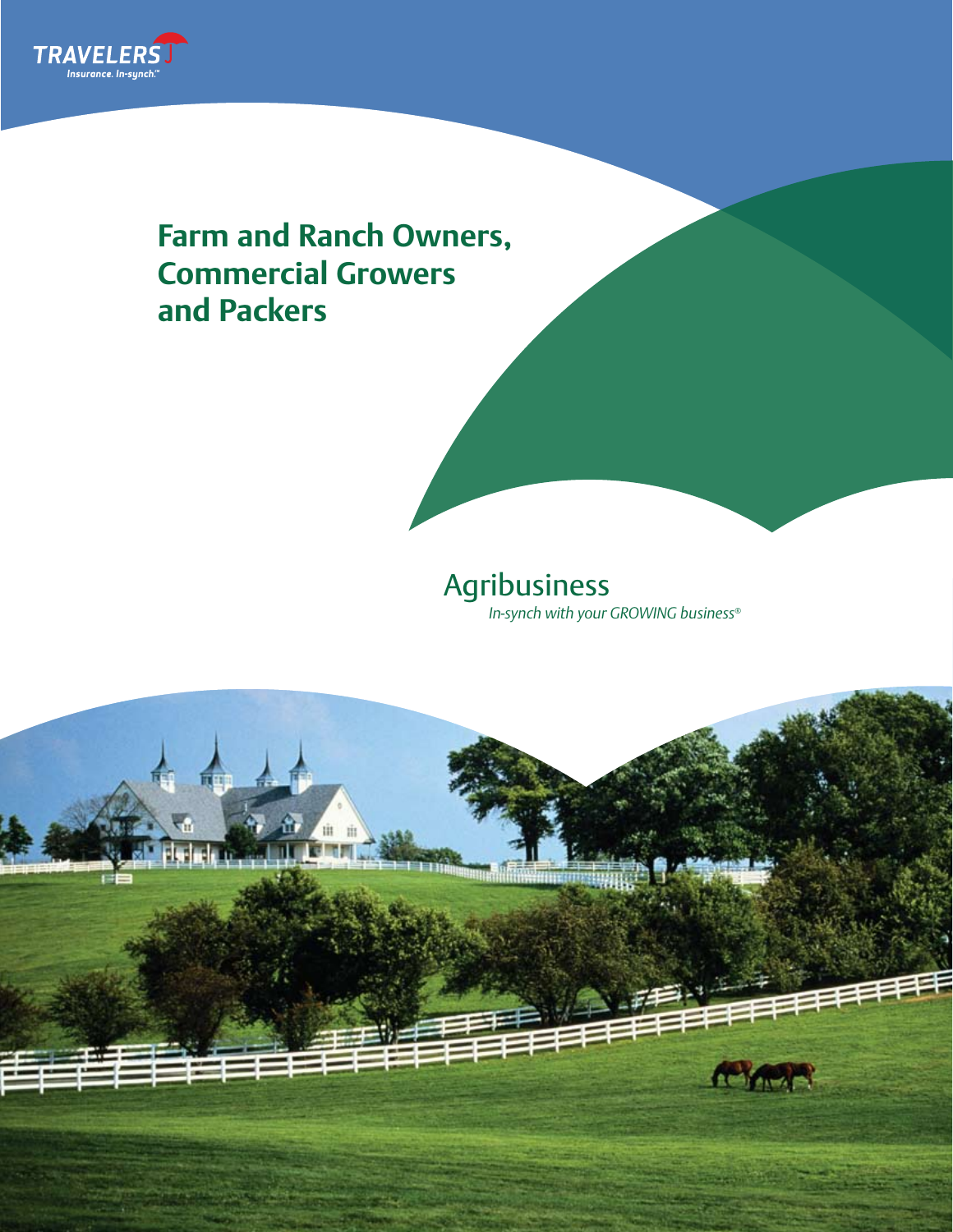### Travelers offers you the following Agribusiness insurance advantages:

#### **Financial Strength and Stability**

With more than 150 years of experience and consistently strong financial ratings, Travelers is one of the nation's premier insurance companies – a reassuring position of strength.

#### **Tailored Coverages**

"Insurance in-synch" means the ability to develop a comprehensive, specialized insurance program designed to meet your individual needs. We can help you control your exposure to loss, whether property, liability or automobile.

#### **Specialized Representatives**

Travelers Agribusiness is one of the largest writers of Farm and Ranch coverage. With a vast network of independent agents and underwriters who specialize in agriculture, Travelers can focus on the unique needs of the agricultural lifestyle. Contact your independent Travelers agent for more information about Travelers Agribusiness insurance.

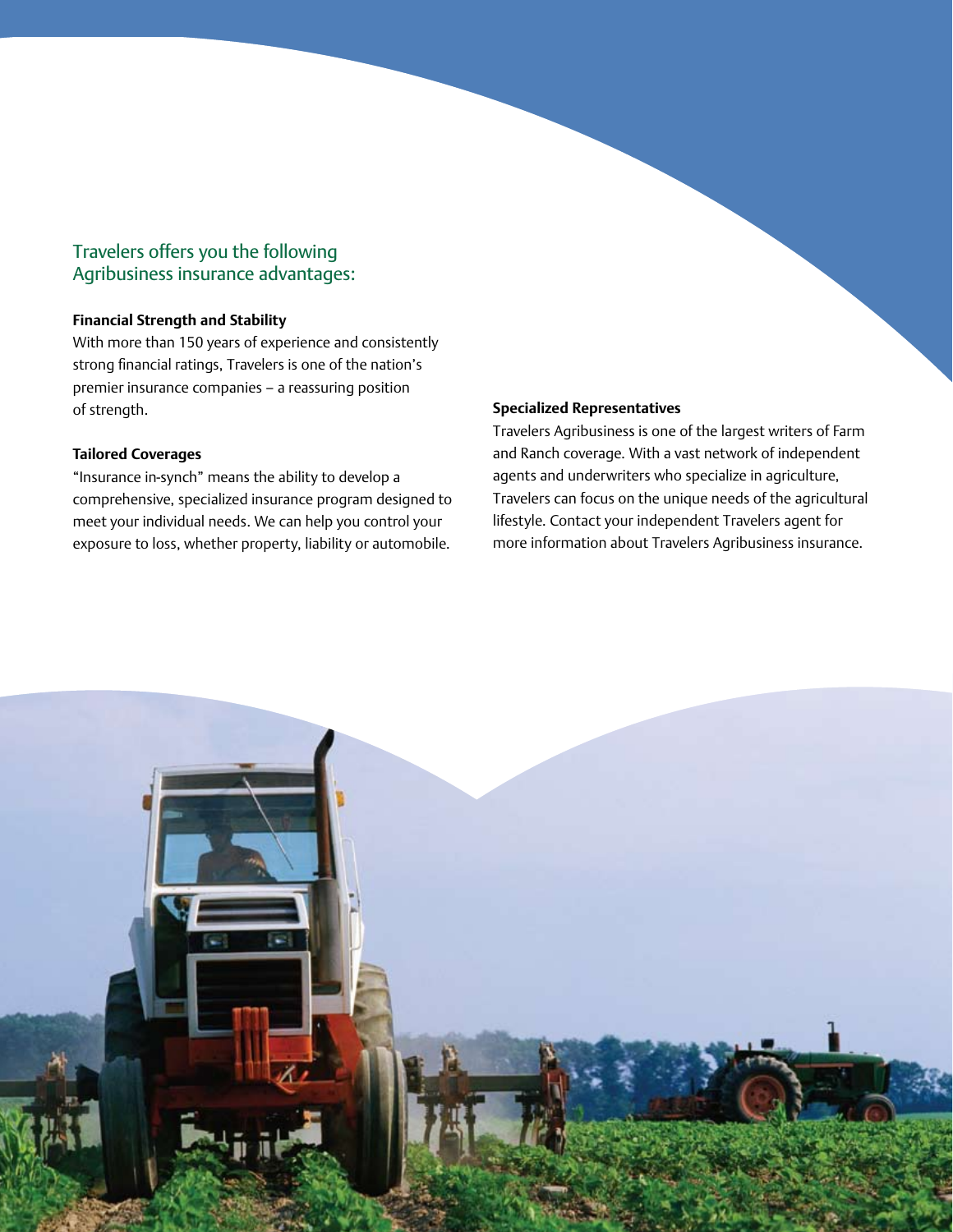Farm and Ranch owners have a different lifestyle than other businesses, which translates into unique insurance needs. Traditional coverage may not adequately respond to those needs. Travelers Agribusiness can help insure this special way of life for virtually all farms and ranches, including large commercial growers, packers, equine and dairy. Our agents will work with you to design the appropriate coverage at the best price. Travelers customers can expect excellent service from our dedicated Agribusiness underwriters, risk control specialists and claim handlers. As one of the largest longtime providers of agribusiness insurance, Travelers Agribusiness is in-synch with customer needs while providing competitively priced programs for farms, ranches and large commercial growers of agricultural products.

*We don't just insure the tractor, we insure a way of life.*

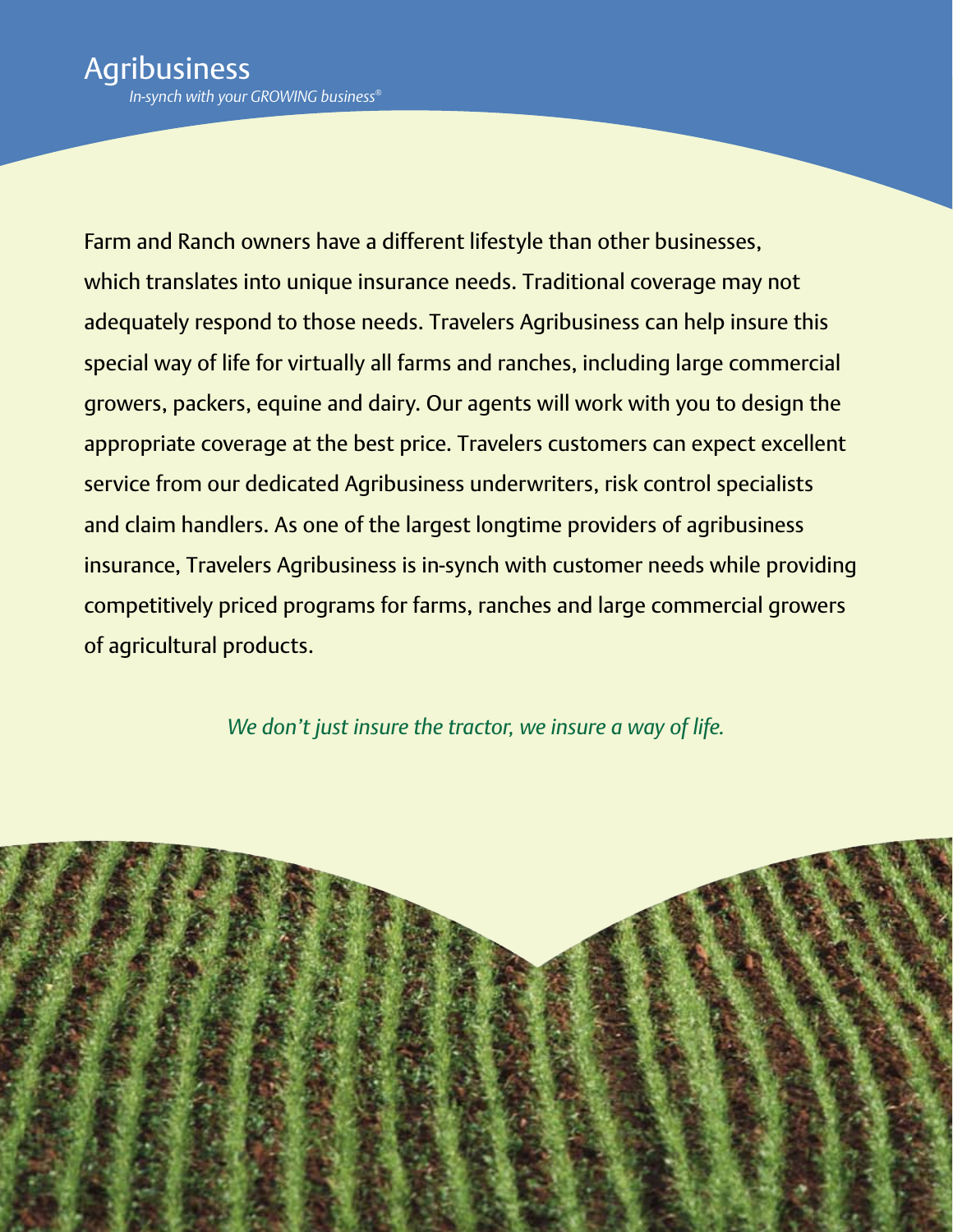## Agribusiness Policy Coverages\*

#### Standard Coverages

Coverage A – Farm Dwelling:

- Farm dwellings and structures attached to covered dwellings
- Trees, shrubs, plants and lawns within 250 feet of a covered dwelling for up to \$2,000
- Replacement cost on dwelling up to 125%
- Ordinance or Law

Coverage B – Other Private Structures:

• Unattached structures appurtenant to the dwelling, \$1,000 on outdoor radio and TV antennas and satellite dishes

Coverage C – Household Personal Property:

- Furniture and household contents
- Standard limits for personal articles
- Increased special limits of insurance
	- \$3,000 for money or gold
	- \$7,500 for grave markers
	- \$5,000 for securities or letters of credit
	- \$3,000 for watercraft outboard engines, watercraft furnishings and trailers
	- \$5,000 for furs, jewelry, precious stones and watches\*\*
	- \$10,000 for business property on the insured location
	- \$2,500 for business property off the insured location
	- \$10,000 for silverware or goldware\*\*
	- \$7,500 for firearms and related equipment\*\*
	- \$500 for credit card and fund transfer card forgery and counterfeit money
	- \$1000 for household personal property away from the insured location

Coverage D – Additional Living Expense:

• Coverage for necessary increases in living expense if a covered cause of loss renders your home uninhabitable

Coverage E – Scheduled Farm Personal Property:

- Farm machinery, irrigation equipment and livestock
- Newly acquired and replacement farm machinery is automatically covered for \$100,000 for 60 days
- Primary coverage for borrowed, rented or leased farm machinery
- Theft of miscellaneous tools and equipment on or away from insured premises
- • Enhanced pollutant cleanup endorsement (increased limits ranging from \$25,000 to \$100,000) coverage applies on or away from insured premises if the discharge is caused by collision, upset or overturn of a vehicle or its trailer

Coverage F – Blanket or Unscheduled Farm Personal Property:

- Farm machinery and livestock
- • Unscheduled farm machinery and equipment on or away from insured location
- Farm products in the open for certain causes of loss
- Property in the custody of a common or contract carrier up to \$1,000 (E&F)
- Cost of restoring farm operations records up to \$2,000 (E&F)

Coverage G – Other Farm Structures:

- Farm buildings and structures other than dwellings
- • Newly constructed farm structures automatically covered for \$250,000 for 60 days
- • Private power and light poles
- • Outdoor radio and TV equipment, antennas and towers
- • Fences, corrals, pens, chutes and feed racks
- Silos, portable buildings and portable structures
- Improvements and betterments
- Building material and supplies kept on or adjacent to the "insured location"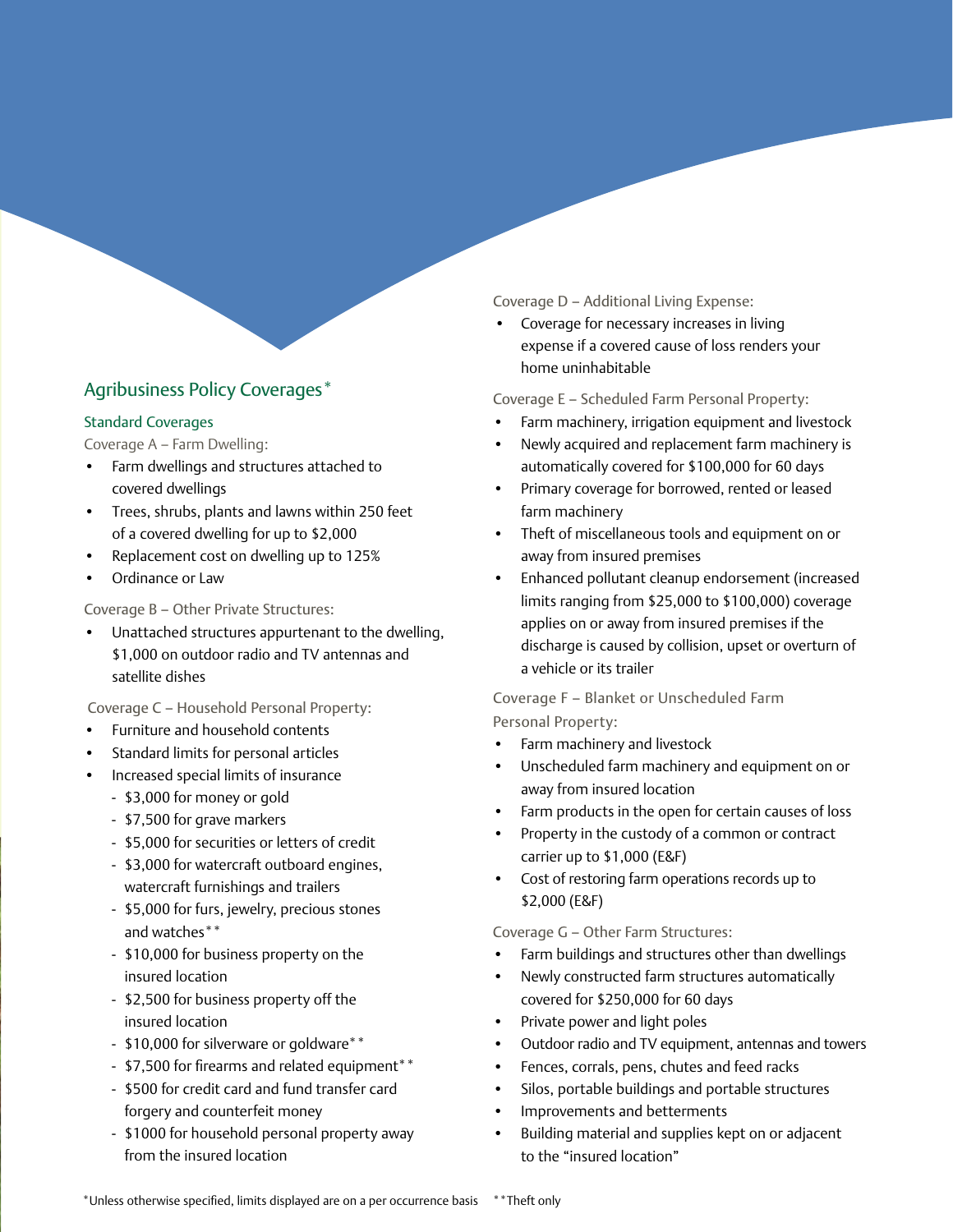Liability Coverages:

- Basic and comprehensive liability coverage for bodily injury and property damage to others
- • Liability for personal and advertising injury
- Product liability
- Fire legal liability for \$50,000

Additional Coverages at No Extra Cost:

- Pollutant cleanup and debris removal for \$10,000 (can be increased for an additional premium)
- Fire Department service charge with no sublimit
- Damage to property removed for safekeeping (for 30 days and up to \$100,000)
- • Removal of fallen trees near your residence up to \$2,000
- No deductible for cab glass in scheduled machinery and equipment
- Farm machinery damaged by contact with roadbed or ground as well as damage caused by contact between a tractor and an implement during towing, hitching or unhitching operations when Special Perils are selected

#### Optional Coverages

Agri Plus II Endorsement:

- \$10,000 for hay, straw and fodder
- \$10,000 for computer equipment and software
- • \$10,000 for miscellaneous equipment
- • \$10,000 for office equipment
- • \$10,000 for transportation of farm personal property
- • \$100,000 limit for hay per stack (increased from \$10,000)
- \$500,000 for newly purchased additional farm machinery and equipment (increased from \$250,000)
- \$10,000 rental reimbursement for mobile farm machinery and equipment
- Replacement cost value for partial loss of agricultural machinery

#### Special Coverages for Horse Owners

Equine Property Endorsement:

- • Up to \$10,000 for damage or loss to tack and equipment
- • \$1,500 for spoilage of animal health products
- \$5,000 for replacement of signs
- \$3,000 for fences, corrals and pens

Stable Liability:

- • Liability coverage for stable owners' operations
- Equine Professional Services (optional)

#### Care, Custody and Control:

• Covers livestock which are in your care, custody and control

Equine Mortality:

Including accident, injury, sickness and disease

Dairy Endorsement:

- • Spoilage coverage for owned milk up to \$10,000
- • Hay, straw and fodder coverage for \$50,000
- Hay stack limitation increased from \$10,000 to \$100,000
- • Contamination of non-owned milk
- Contamination of owned milk up to \$10,000
- • Livestock collision coverage for \$2,000 per animal
- • Livestock theft coverage for \$1,000 per animal and \$5,000 per occurrence
- • Additional extra expense coverage of \$10,000

#### Other Optional Coverages and Endorsements

- High Value Dwelling Coverage Comprehensive coverages for homes valued over \$1,000,000
- • Sump overflow and water backup; increased limits available
- Unit Owners Coverage for Condos or Co-ops
- • Identity Fraud Expense coverage
- • Watercraft hull coverage
- Farm computer coverage
- • Agricultural machinery rental reimbursement
- Vineyards and Wineries customized coverage
- • Collision resulting in death of livestock
- • Livestock breeders floater
- Beekeepers endorsement
- Equipment Breakdown / Boiler & Machinery coverage
- • Disruption of Farming Operations, Specific or Blanket; Business Income and Extra Expense incurred due to a covered cause of loss
- Below Ground Foundation coverage Out buildings
- Higher limits for transportation coverage
- • Extra expense and business income coverage